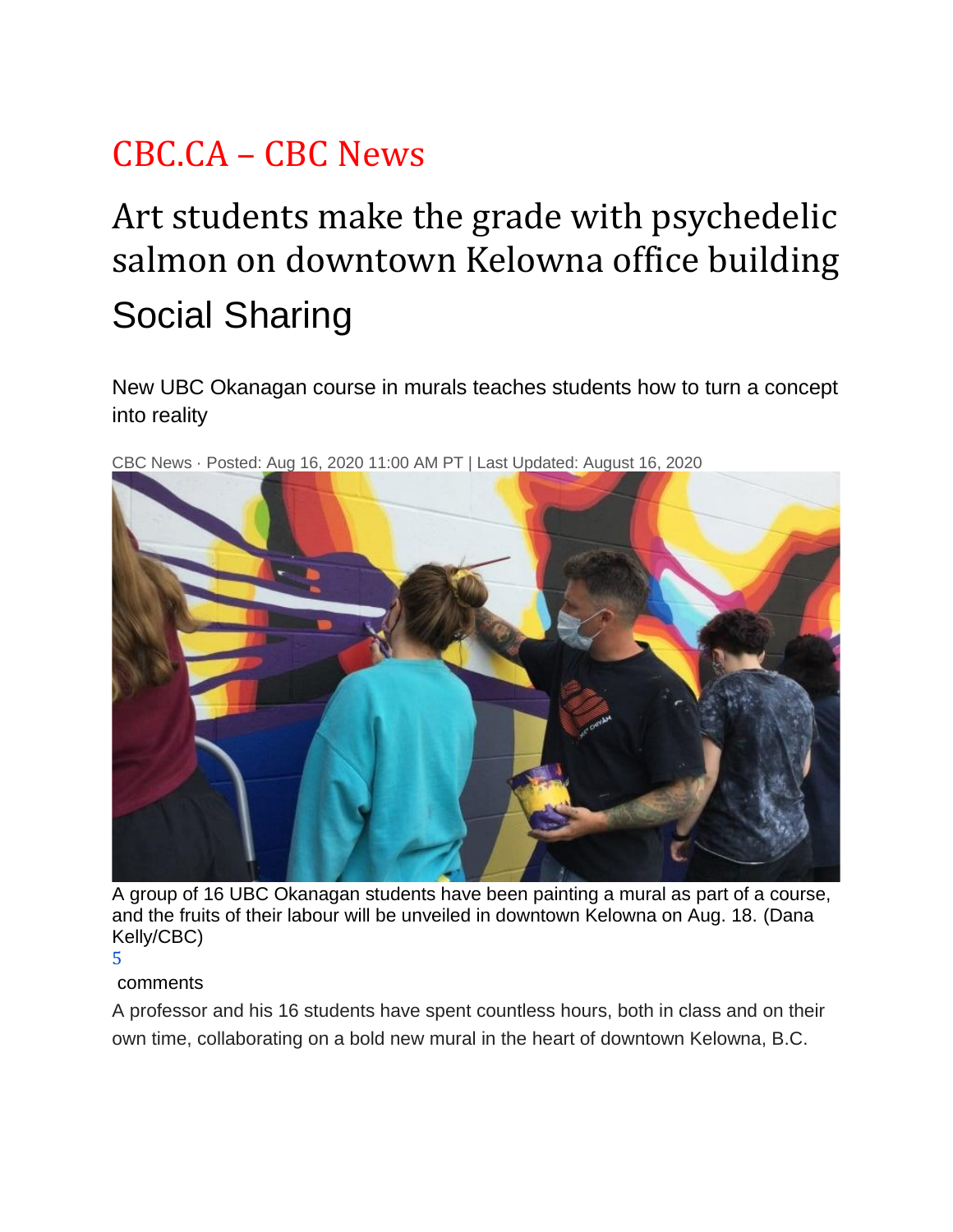The 240-square-metre piece features a large "psychedelic" salmon, in bright shades of blue, orange and yellow, and can be seen on the side of the CTQ Engineering building on St. Paul Street.

It's part of the first mural-making course at University of British Columbia Okanagan, which teaches students how to not only paint a large work of art on a wall, but also what kind of paints to use, project proposals, budgeting and more.

The course features two components, one being the actual painting of the mural, and the second based on assignments and research into developing murals.



Katie Chamberlain said she's always wanted to paint a mural, and now she has the skills to do so. (Dana Kelly/CBC)

"We're trying to give the students an opportunity to explore what's going on in the wider context of muralling," instructor David Doody said.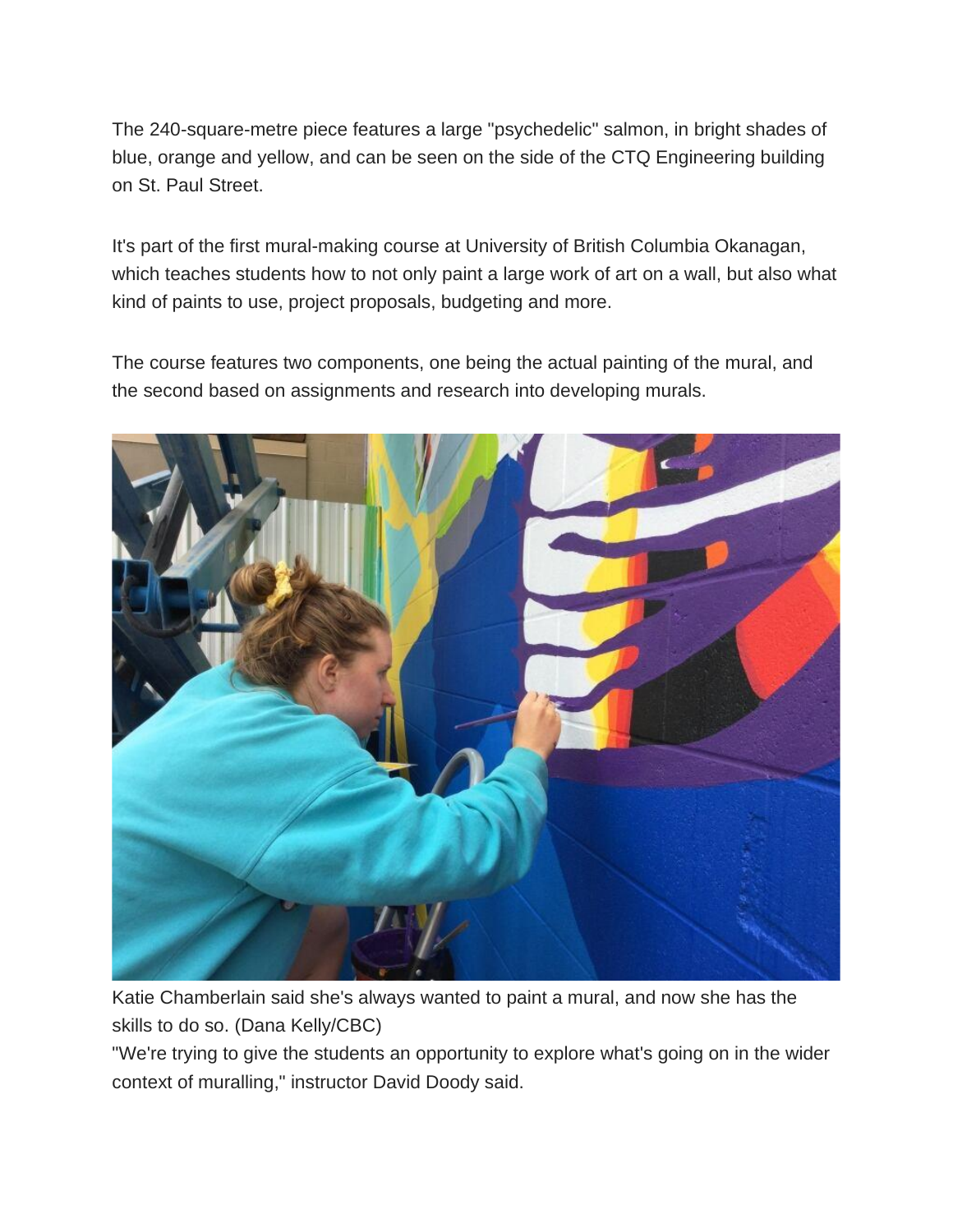- **[Kelowna neighbourhood gets colourful revamp with 7 new murals](https://www.cbc.ca/news/canada/british-columbia/kelowna-rutland-colourful-revamp-seven-new-murals-1.5258675)**
- **[The mural and the message: How a community advocate and a graffiti artist](https://www.cbc.ca/news/canada/british-columbia/the-mural-and-the-message-how-a-community-advocate-and-a-graffiti-artist-are-spreading-facts-on-the-dtes-1.5524756)  [are spreading facts on the DTES](https://www.cbc.ca/news/canada/british-columbia/the-mural-and-the-message-how-a-community-advocate-and-a-graffiti-artist-are-spreading-facts-on-the-dtes-1.5524756)**

Amelia Ford, a third-year fine arts student, said painting a mural is vastly different from working in a studio because you're out in the community, talking to passersby who are curious about the work.

"They ask a lot of really interesting questions and it broadens your perspective on what people's assumptions are about art," she said.

"When people see it, it makes them want to support the arts."